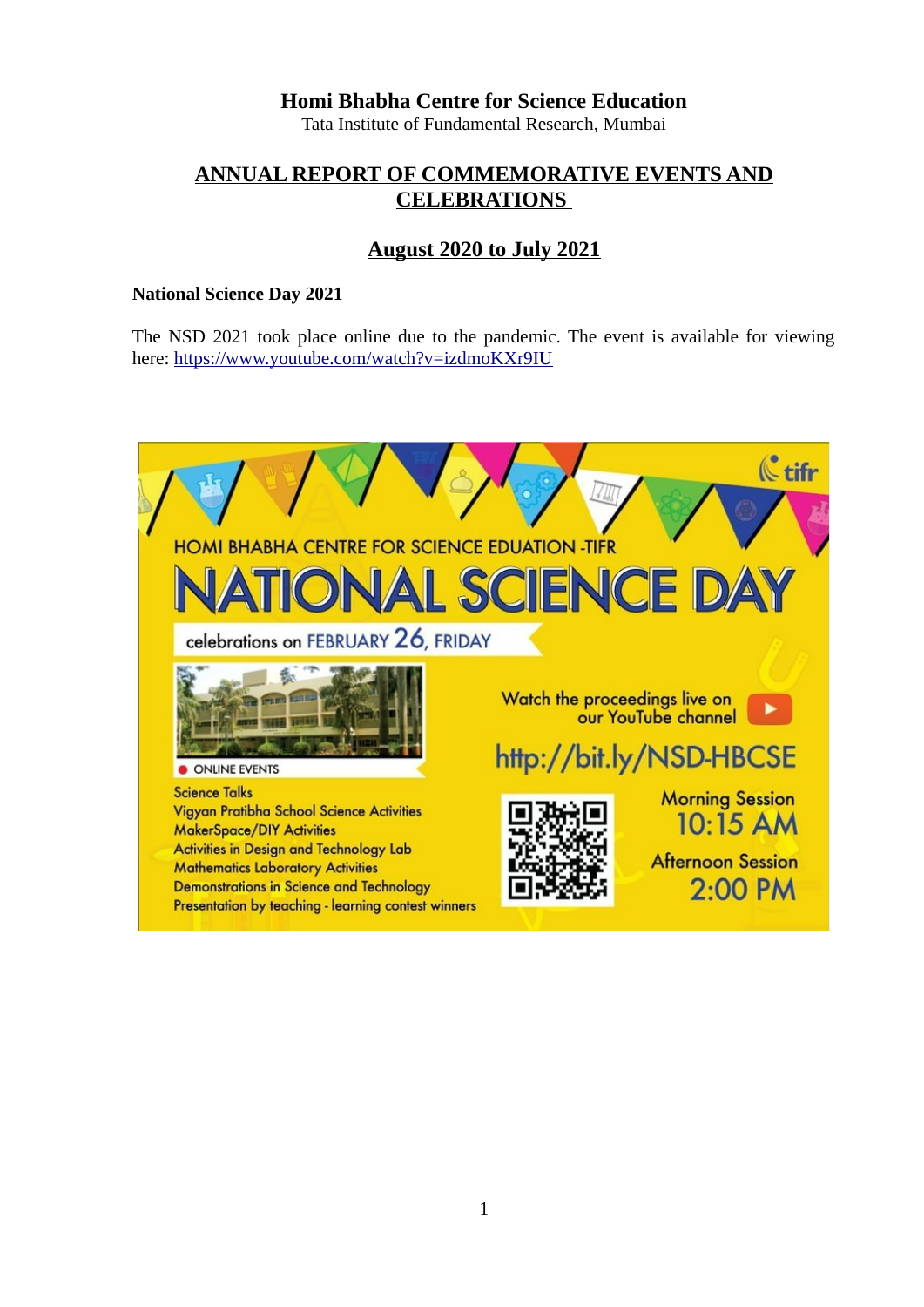### **Nineteenth V. G. Kulkarni Memorial Lecture, September 7, 2020**

Dr. Sharad Kale (Eminent Scientist) delivered the Nineteenth V. G. Kulkarni Memorial Lecture on "Our collective responsibility towards environmental sustainability" on September 7, 2020. YouTube Link:<https://www.youtube.com/watch?v=zobmUmtvNuM>



**Homi Bhabha Award for Science Education 2020 Felicitation** 



A function to felicitate the awardees of the Homi Bhabha Award in Science Education - 2020 was held on April 29, 2021, from 3:00 p.m. online. Public lectures by Dr B. Satyanarayana [YouTube Link: [https://www.youtube.com/watch?v=Q8ThVTOy8Uk\]](https://www.youtube.com/watch?v=Q8ThVTOy8Uk) and Dr. Uma Ramakrishnan [YouTube Link: [https://www.youtube.com/watch?v=T8m-jdJSx2g\]](https://www.youtube.com/watch?v=T8m-jdJSx2g) were also organised.